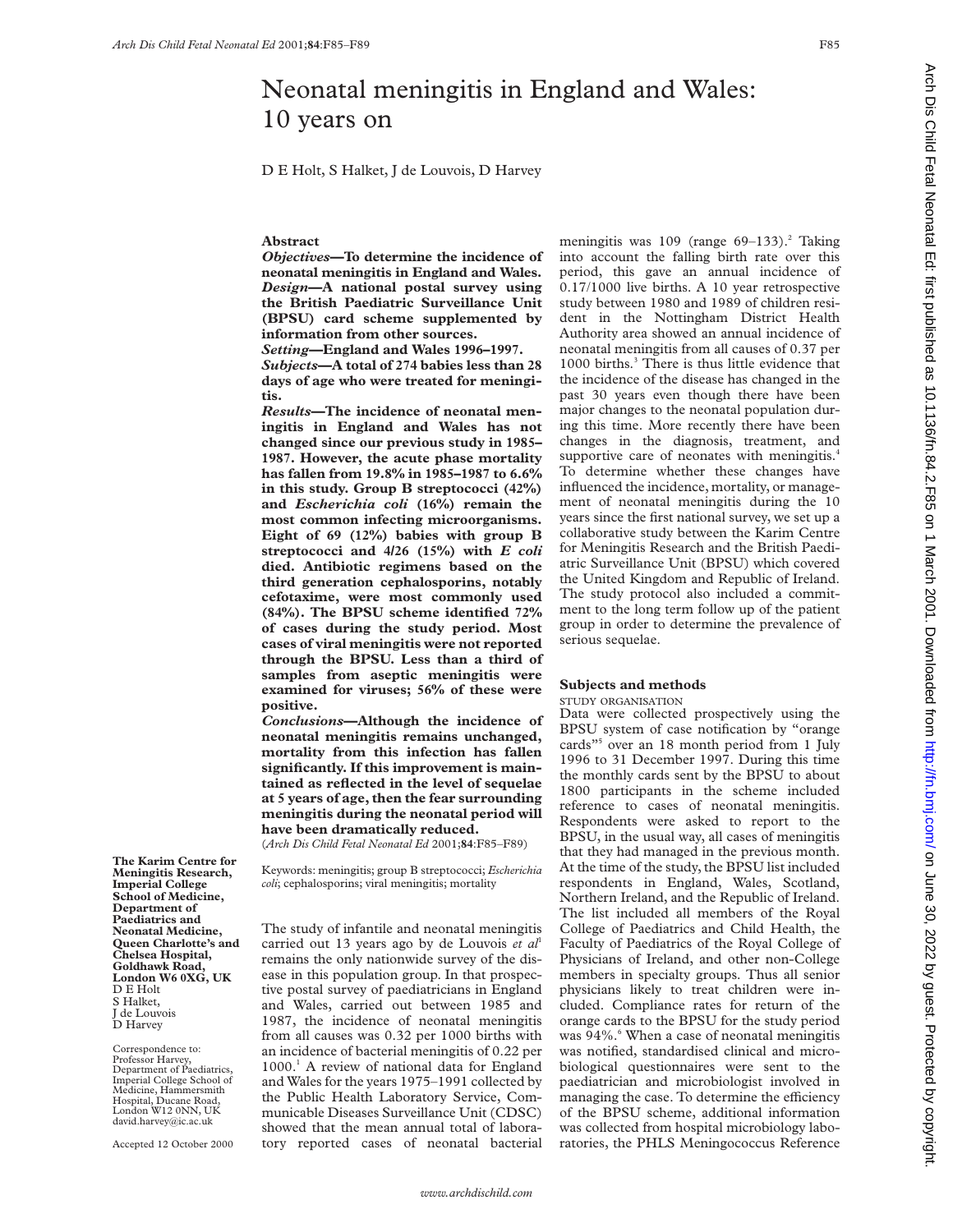Laboratory in Manchester (MRL), the Office of National Statistics (ONS), and CDSC. Cases identified through these sources were only included if they had not been notified through the BPSU scheme.

# INCLUSION CRITERIA

Paediatricians were asked to notify cases presenting as clinical meningitis in newborn babies of 28 days of age or less. This included cases where the diagnosis was presumptive that is, based on clinical signs and not proven subsequently by cerebrospinal fluid (CSF) analysis and culture. Cases where meningitis was diagnosed at autopsy were included, but data on babies with neural tube defects or ventricular shunt who contracted meningitis were excluded.

# DATA ANALYSIS

Data handling and statistical analyses were carried out using Epi Info (version 6) from the Division of Surveillance and Epidemiology, Epidemiology Program Office, Center for Disease Control and Prevention, Atlanta, GA 30333, USA.

#### **Results**

The overall response rate to the BPSU surveillance scheme was 94%.<sup>6</sup> During the 18 month study period, 282 cases of meningitis in newborn babies were identified in England and Wales, 18 in Scotland, 13 in Northern Ireland, and 14 in the Irish Republic. The response from paediatricians in Scotland, Northern Ireland, and the Republic of Ireland was such that the data could not be considered as representative, and these data were therefore excluded from the analysis. The results presented here are those from England and Wales. In the 282 cases identified in England and Wales, bacteria were reported in the CSF of 144, viruses in 18, fungi in four, and in 96 no organism was isolated, although every case presented clinically as meningitis and was managed accordingly. In 12 cases, diagnosis was based on clinical signs only, because for various clinical reasons a CSF was not collected. The remaining eight cases reported through the BPSU were not confirmed because, despite considerable effort, corroborative information from the paediatricians and microbiologists concerned was not forthcoming. In the absence of any information to confirm a diagnosis of meningitis, these eight cases were excluded from further consideration. A further 99 cases that had not been reported through the BPSU scheme were identified through hospital microbiology laboratories (five bacterial, one viral), MRL (seven bacterial), ONS (eight bacterial, eight unknown), and CDSC (40 bacterial, 29 viral, one fungal). Thus the study identified 373 cases of neonatal meningitis in England and Wales during the 18 month study period, and 73% (274/373) of these were reported through the BPSU scheme. The mean birth rate in England and Wales during the study period was 650 800 per annum, giving an annual incidence of neonatal meningitis from

*Table 1 Clinical details at diagnosis on 274 babies with meningitis*

|                                       | Number of cases (%) |
|---------------------------------------|---------------------|
| At diagnosis                          |                     |
| In coma                               | 17(6)               |
| Convulsions                           | 57 (21)             |
| Rash                                  | 8(3)                |
| Antibiotic treatment in previous 48 h | 79 (29)             |
| Congenital anomaly                    | 7(3)                |
| Hydrocephalus                         | 1(1)                |
| Previous surgery                      | 1(1)                |
| Less than 33 weeks gestation          | 41(15)              |
| Less than 2000 g birth weight         | 46 (17)             |
|                                       |                     |

all causes of 0.39/1000 births. The annual incidence of bacterial meningitis was 0.21/1000 births and of viral meningitis 0.05/1000. The 99 cases identified from sources other than the BPSU scheme are included in the calculation of incidence but, because full clinical and microbiological data could not be obtained, they are excluded from any further analysis. The results presented below relate only to the 274 cases notified through the BPSU. The proposed long term follow up will also be confined to these cases.

The male to female ratio for the 274 babies was 1.2:1, the mean (SD) birth weight was 2876 (901) g, and the mean (SD) gestational age 37 (4) weeks. A total of 127 babies, aged between 2 and 28 days, were admitted from home, and 121 were in hospital at the time of diagnosis (the route to hospital was not recorded in 26 cases); 25 babies were transferred from one hospital to another because of their meningitis. The mean age at diagnosis for the domiciliary admissions was 13 days compared with 7 days for those in hospital. Forty one (15%) of the babies were born before 33 weeks gestation, and 46 (17%) weighed less than 2000 g at birth. Among babies born in England and Wales in 1996, the incidence of a birth weight of less than 2000 g was 2.8%. 7 Thirty seven (14%) babies were born after premature rupture of membranes of 25 hours or more duration, and 16 babies (6%) were born to mothers who were pyrexial. Meningitis within the first 10 days of life occurred in 153 babies (56%) of the study group.

Lumbar puncture was performed on 263/ 274 babies (96%). Pleocytosis of greater than  $100 \times 10^6$  white blood cells/l occurred in the CSF of 203 babies (74%). Sixteen of 20 babies with less than  $10 \times 10^6$  white blood cells/l had positive cultures, 10 with bacteria (including

*Table 2 Causative organisms in 274 cases of neonatal meningitis*

|                                   | Number of<br>cases | Died  |
|-----------------------------------|--------------------|-------|
| Group B β haemolytic streptococci | 69 (25)            | 8(12) |
| Escherichia coli                  | 26(10)             | 4(15) |
| Listeria monocytogenes            | 7(3)               |       |
| Haemophilus influenzae            | 1(1)               | 0     |
| Neisseria meningitidis            | 5(2)               |       |
| Streptococcus pneumoniae          | 8(3)               |       |
| Other Gram positive bacteria      | 17(6)              |       |
| Other Gram negative bacteria      | 11(4)              |       |
| Enteroviruses                     | 18(7)              |       |
| Candida albicans                  | 4(2)               |       |
| Sterile CSF                       | 96 (35)            | 2(2)  |
| CSF sample not collected          | 12(4)              | 2     |

Values in parentheses are percentages. CSF, Cerebrospinal fluid.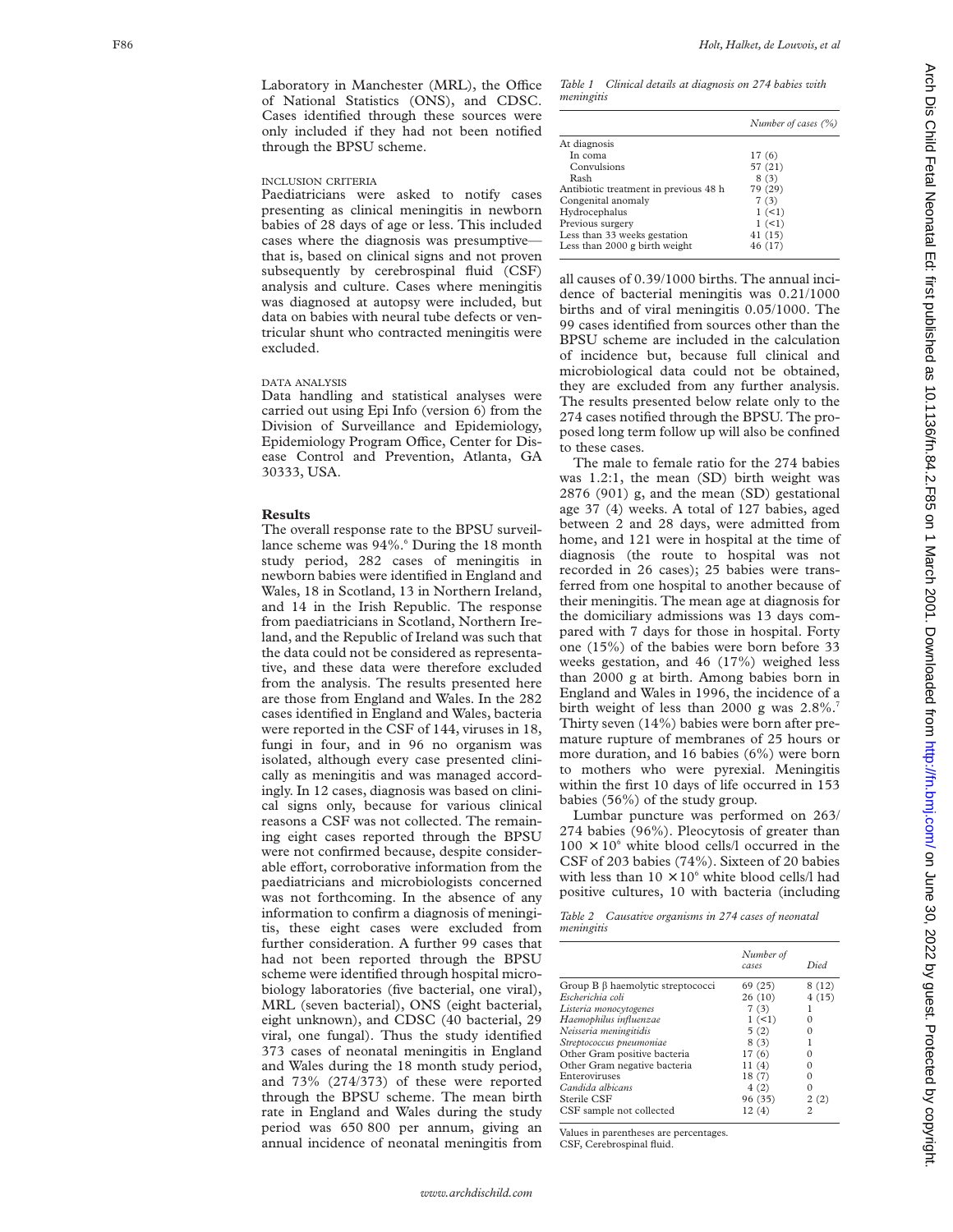*Table 3 Cause of neonatal meningitis according to whether babies were admitted to special baby care units from hospital or from home*

|                                    | Home admissions<br>$(n=127)$ | Hospital admissions<br>$(n=121)$ | Unknown route<br>$(n=26)$ |
|------------------------------------|------------------------------|----------------------------------|---------------------------|
| Group B streptococcus              | 35(3)                        | 29(4)                            | 5(1)                      |
| Escherichia coli                   | 11                           | 12(2)                            | 3(2)                      |
| Listeria monocytogenes             | 5                            | 2(1)                             |                           |
| Streptococcus pneumoniae           | 7(1)                         |                                  |                           |
| Neisseria meningitidis             |                              |                                  |                           |
| Haemophilus influenzae             |                              |                                  |                           |
| Salmonella virchow                 |                              |                                  |                           |
| Moraxella catarrhalis              |                              |                                  |                           |
| $\alpha$ -haemolytic streptococcus |                              | 1 (Strmitis)                     |                           |
| Staphylococcus epidermidis         |                              |                                  |                           |
| Streptococcus faecalis             |                              |                                  |                           |
| Staphylococcus aureus              |                              |                                  |                           |
| Misc. Gram negative rods           |                              |                                  |                           |
| Gram positive cocci*               |                              |                                  |                           |
| Gram negative cocci*               |                              |                                  |                           |
| <b>Viruses</b>                     | 11                           |                                  |                           |
| <i>Candida</i> sp                  |                              |                                  |                           |
| No organism isolated               | 43 (2)                       | 51 (2)                           | 14                        |

Values in parentheses are numbers of deaths. \*In Gram film of CSF.

three group B streptococci, two *Escherichia coli*, two *Streptococcus pneumoniae*), two with *Candida* sp, and four with viruses. Three babies with negative CSF cultures and low initial CSF white cell counts had counts in excess of  $100 \times$  $10<sup>6</sup>$  white blood cells/l in a subsequent sample. Table 1 shows the clinical details at the time of diagnosis.

Table 2 shows the microorganisms isolated from CSF. Lancefield group B  $\beta$  haemolytic streptococci and *E coli* were the commonest causes, accounting for 25% and 10% of all cases, and 42% and 16% of culture positive cases respectively. Eleven of the enteroviruses isolated were identified as Coxsackie virus. Of the 114 cases of apparent aseptic meningitis, viral investigations were carried out on 32 (28%) of the CSF samples. They were positive in 18 (56%) of these. There were 108 babies that had negative cultures from their CSF (96) or had no CSF collected (12). Thirty four (31%) of these 108 babies had positive blood cultures and significant organisms were isolated from other sites from a further 20 babies. All but one of 96 babies with negative CSF cultures had CSF white cell counts of  $\geq 20 \times$ 10<sup>6</sup>/l; in 66 samples the count exceeded 100  $\times$ 106 /l. The remaining one baby had a bulging fontanelle and group B streptococci in the eyes. Twenty seven (28%) of the 96 babies with culture negative CSF had received antibiotics during the preceding 48 hours. In addition, 69/110 babies with a positive CSF culture also had a positive blood culture with the same organism. There were differences in the microbial isolates according to whether the baby was at home or in hospital before diagnosis (table 3). These differences may reflect the differences in postnatal age between the two populations.

The overall case fatality rate was 18/274 (6.6%). The mortality among babies with *E coli* or group B streptococcal meningitis was 15% and 12% respectively. Single deaths were associated with meningitis due to *Listeria monocytogenes* and *Str pneumoniae*. In the group from which no CSF was collected, two of 12 died. Two babies with aseptic meningitis (2/96) also died. They had positive blood cultures with either *E coli* or group B streptococci. There were no deaths in the group of babies suffering from viral meningitis. Mortality (6/17) was associated with the presence of coma on admission (odds ratio (OR) 11.14, 95% confidence interval (CI) 3.01 to  $40.87$ ,  $p = 0.0003$ ). Mortality (5/23) was also higher among babies treated with steroids (OR 5.09, 95% CI 1.38 to 17.94,  $p = 0.01$ ). Three of 79 (4%) who received antibiotics during the 48 hours before diagnosis, died, compared with 9/146 (6.2%) reported not to have received antibiotics. Mortality among babies admitted from home was similar (5%) to that among babies diagnosed in the hospital where they were treated (6%). It was higher (12%) among babies transferred from one hospital to another for treatment. Two of the 18 babies who died were less than 33 weeks gestation, and five weighed less than 2000 g at birth. Thus mortality in these two groups was higher (8.3% and 11% respectively) than in the population as a whole. Five of the 18 babies who died were less than 72 hours old. There was no significant difference in mortality for each of the four postnatal weeks, rates being 6.7%, 5.0%, 8.5%, and 7.4% respectively.

Table 4 shows the antimicrobial agents used to treat babies in this study. Antibiotic regimens based on cefotaxime were used most commonly (214/274;78%) with other third generation cephalosporins (ceftazidime 10 and ceftriaxone 6) being occasionally used. In most cases, the third generation cephalosporin was combined with a penicillin or ampicillin compound, with or without an aminoglycoside. Thirty five babies received treatment with other regimens, notably penicillin/ampicillin with an aminoglycoside, usually gentamicin. Three babies received chloramphenicol together with other antibiotics. The four cases of *Candida* meningitis were treated with amphotericin with or without other antifungal drugs. Four babies with viral meningitis received acyclovir and 12 did not. Information on the remaining two cases was not available. Eight of the 96 babies with sterile CSF also received acyclovir. All the babies treated with acyclovir and all those with confirmed viral meningitis also received antibacterial agents. Four babies (three with *E coli* infection and one with group B streptococci) died within 48 hours of the start of antibiotic treatment; all were more than

| Table 4 Treatment of 274 newborn babies with meningitis |  |
|---------------------------------------------------------|--|
|---------------------------------------------------------|--|

|                       | Number of babies receiving<br>each drug (%) |
|-----------------------|---------------------------------------------|
| Cefotaxime            | 214 (78)                                    |
| Ceftazadime           | 11(4)                                       |
| Other cephalosporins  | 13(5)                                       |
| Gentamicin            | 123(45)                                     |
| Other aminoglycosides | 12(4)                                       |
| Penicillin            | 105(38)                                     |
| Ampicillin            | 52 (19)                                     |
| Other penicillins     |                                             |
| Amoxycillin           | 44 (16)                                     |
| Flucloxacillin        | 22(8)                                       |
| Chloramphenicol       | 3(1)                                        |
| Vancomycin            | 13(5)                                       |
| Other antibiotics     | 29(13)                                      |
| Acyclovir             | 14(5)                                       |
| <b>Barbiturates</b>   | 35(13)                                      |
| Steroids              | 23(8)                                       |
|                       |                                             |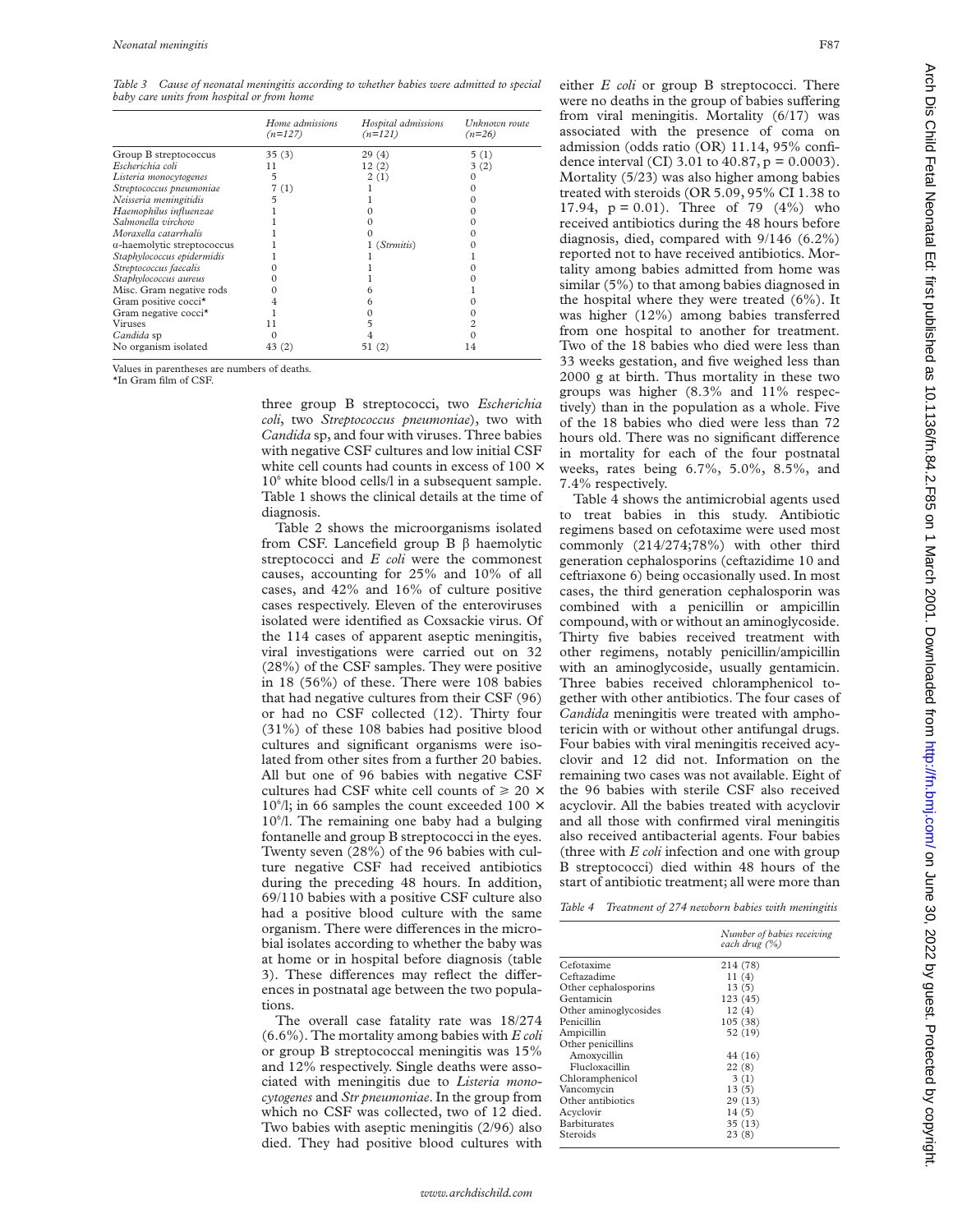*Table 5 Mortality associated with complications following neonatal meningitis*

|                                              | Percentage   |
|----------------------------------------------|--------------|
| Mortality following any complication         | 11.4 (8/70)  |
| Mortality following convulsions              | 12.3(7/57)   |
| Mortality following hydrocephalus            | 4.5(1/22)    |
| Mortality following relapse                  | 25.0(2/8)    |
| Mortality among babies without complications | 4.9 (10/204) |

36 weeks gestation. Based on the results from the reporting laboratories, antibiotic resistance was shown in 30 (11%) bacterial isolates, with resistance to ampicillin (14/30, 47%) being the most common.

Complications due to ventriculitis, hydrocephalus, convulsions, and relapse were reported in 70/274 (26%) of babies. Complications were more common in babies with confirmed bacterial meningitis (51/144 (35.4%)) than in those infected with other microorganisms (4/22 (18%)) or with negative or no CSF cultures (15/108 (14%)). Ten of these 15 babies with negative or no CSF cultures had positive blood cultures. Only one baby suffered from herniation of the spinal cord (coning) after lumbar puncture. Mortality among babies with complications was higher (11%; table 5) than in uncomplicated cases (4.9%). The worst prognosis was in babies who suffered convulsions, where 7/57 (12%) died. Eight babies were reported to have relapsed, and two of them died. Six of the eight were admitted from home, including the single case of *Salmonella* meningitis, due to *Salmonella virchow*. In none of the relapse cases had antibiotics apparently been given during the 48 hours before diagnosis, although the CSF was sterile in three, all of which had a pleocytosis.

### **Discussion**

One of the major issues raised by our earlier study<sup>1</sup> was that cases of meningitis in England and Wales were underreported, particularly those caused by viruses. The study reported here was carried out using the BPSU monthly reporting system. Of the 373 cases of neonatal meningitis known to have occurred in England and Wales during the study period, 27% were not reported through the BPSU route, which is considerably higher than the 5% not reported through our own card system in 1985–1987. 1 Therefore sole reliance on self reporting methods will result in underreporting and incomplete results unless data from other sources can be fully validated. <sup>8</sup> The incidence of neonatal meningitis from all causes remains very similar  $(0.39/1000)$  to that reported 13 years ago (0.32/1000). <sup>1</sup> The incidence of proven bacterial meningitis also shows no difference 13 years on (0.22/1000 then, 0.21/1000 now). Birth before 33 weeks gestation and a birth weight below 2000 g remain significant risk factors. Neonatal meningitis is six times more common in babies weighing less than 2000 g than in those above 2000 g. The mortality in these two groups is also higher.

The overall death rate reported in this study, 6.6%, is dramatically lower than the 19.8% mortality reported in the 1985–1987 study 1 (p < 0.001). Among bacteriologically proven cases of meningitis, the mortality has also fallen, from 29% in the 1985–1987 study to 10% (14/144) in this study (table 2). Thus mortality from neonatal meningitis appears to be falling. This is in contrast with childhood meningitis as a whole, for which there has been no significant decline in mortality despite the advent of new antimicrobial agents. <sup>9</sup> Our own reanalysis of the 1985–1987 data in the light of subsequent follow up showed that use of third generation cephalosporins in the treatment of neonatal meningitis correlated with a decrease in mortality but not morbidity.<sup>10</sup> The proposed follow up study of these children at 5 years of age will focus specifically on this question. The standard of neonatal intensive care has improved over the past decade, but it is not apparent from this study that treatment is being initiated earlier; of those babies admitted from home, 21% received antibiotics in the 48 hours preceding hospital admission (table 2) compared with 21% in the earlier study.<sup>1</sup>

Coma at diagnosis remains a significant risk factor for death as described in our earlier study. <sup>1</sup> However, morbidity also remains high in babies treated with steroids. It was suggested by de Louvois *et al* <sup>1</sup> that babies who received steroids were likely to be those that were most severely ill. While that supposition cannot be ruled out here, we have no direct evidence that this is the case. None was admitted in coma for example. There has been no increase in the use of steroids for the treatment of neonatal meningitis over the past 13 years, remaining at 8% of cases.

The prevalence of group B streptococci as the dominant cause of meningitis in the newborn continues to rise. In this study, it accounted for 48% of culture proven bacterial meningitis compared with 38% in the 1985– 1987 study. <sup>1</sup> *E coli* was for many years the commonest single cause of neonatal meningitis in the United Kingdom.<sup>11</sup> However, since the 1980s, the proportion of cases caused by *E coli* has declined while that caused by group B streptococci has increased. The prevalence of *E coli* meningitis has fallen from 25% in the 1985–1987 study to 18% in this study. However, the relatively high death rate following meningitis caused by *E coli* and other Gram negative enteric bacilli continues.

During the last 15 years, there have been dramatic changes in the antibiotic regimens used in the treatment of neonatal meningitis in the United Kingdom. Data from the 1985– 1987 survey <sup>1</sup> showed that 55% of babies received regimens based on gentamicin and 48% regimens based on chloramphenicol, in both cases in combination with other antibiotics. A national survey in the early  $1990s<sup>4</sup>$ showed that the situation was changing. At that time only 8% of paediatricians would have prescribed chloramphenicol, while 58% would have prescribed regimens based on the third generation cephalosporins, in line with the recommendations of the Committee on Infectious Diseases of the American Academy of Pediatrics.12 This trend has continued, and in this study 84% of babies received cephalosporin